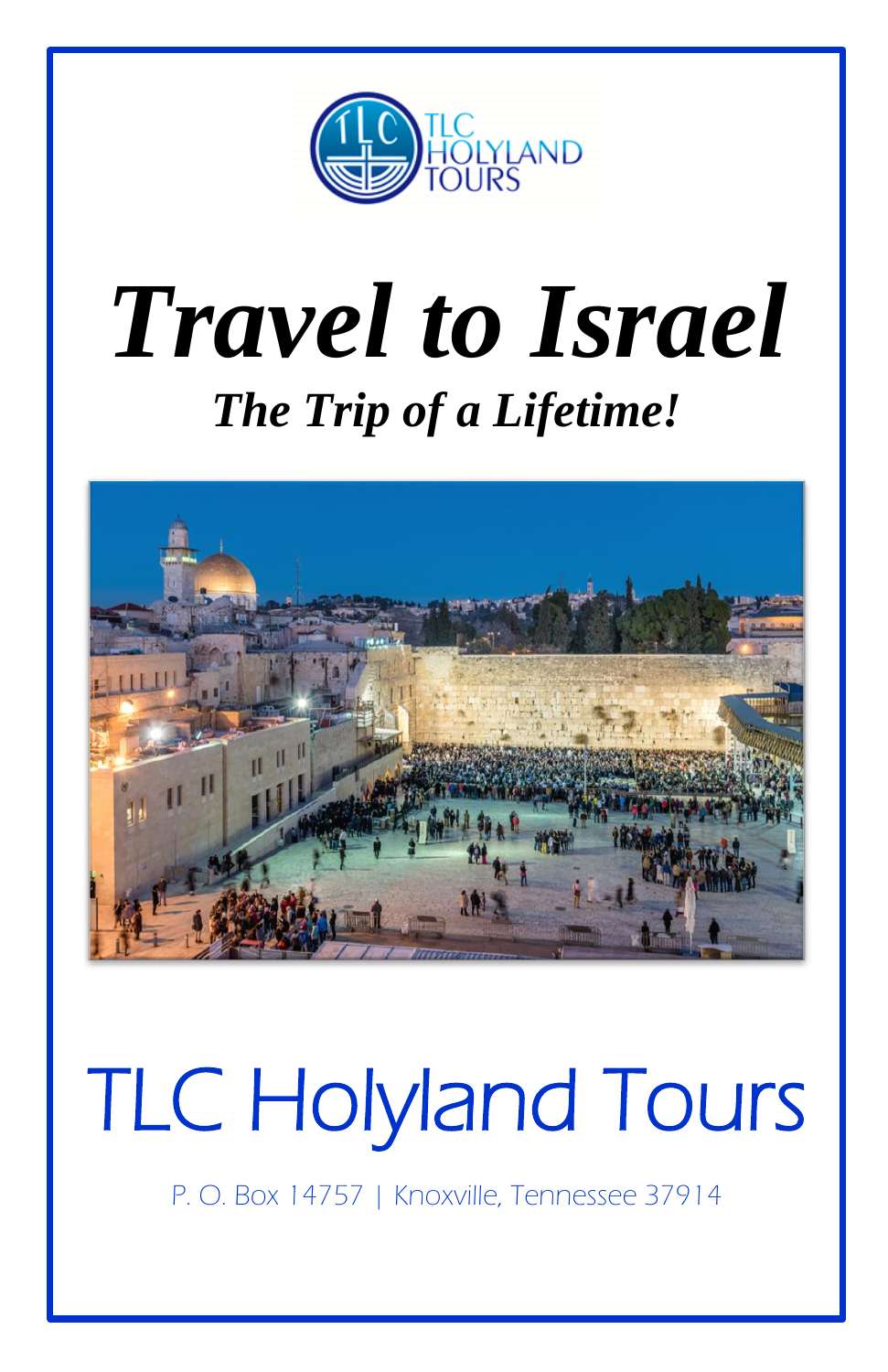Keep all receipts in case you need to file a Trip Insurance claim.

| ed03012022 |  |
|------------|--|
|            |  |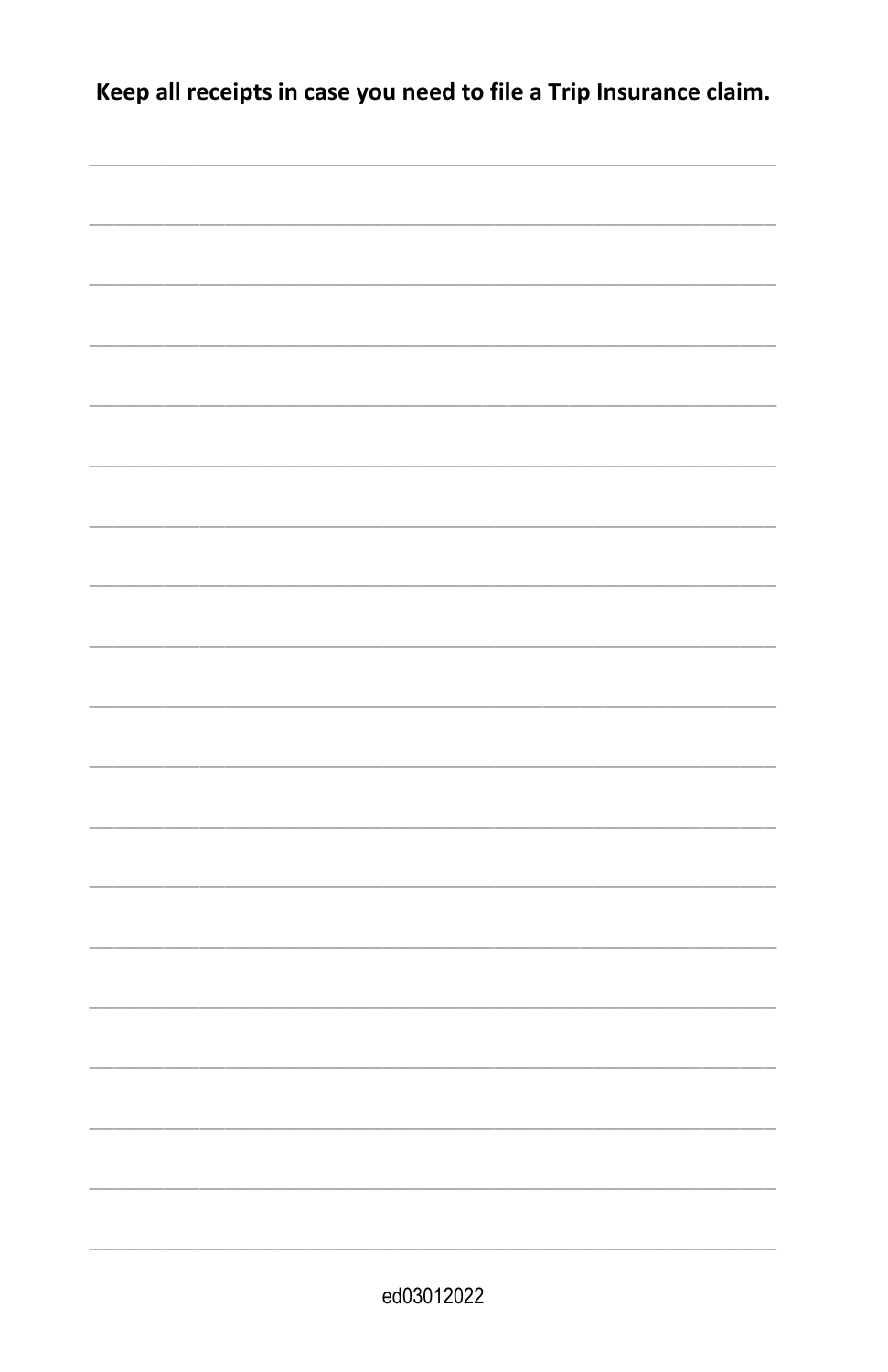# **QUESTIONS Specific to TLC Holyland Tours**

#### **PHYSICAL CONDITION**

The physical demands of a group tour to Israel require good health – able to climb stairs and ascend grades without assistance, walk 3-5 miles throughout some days at a moderate pace on uneven terrain, and able to transport your own luggage.

#### **REGISTRATION AND DEPOSIT**

To reserve a space a reservation form and \$500 deposit are required per person. No phone reservations are accepted. Register online where your deposit can be paid by credit card or send registration with a check by mail.

**Late Registration** begins the day after full balance due date and incurs a \$150 penalty. Full payment is due. Deposit means still applies, balance and late fee may be mailed by check.

#### **CREDIT CARD**

**Deposit of \$500** is payable online by credit card. Balance is due by check.

#### **REQUIRED DOCUMENTS:**

- Emergency Information sheet
- Passport copy (photo page)
- Copy of health insurance card, front and back
- Proof of Trip Insurance
- Personal flight arrangements (if applicable)

# **SEND TO: TLC Holyland Tours,**

**P.O. Box 14757, Knoxville, TN 37914 See Your Tour Timeline for due date**

#### **PAYMENT**

Statements are sent following any payment received. One billing will be sent approximately 115 days before departure, due in full 95 days before departure. Each tour's due date is on their page: tlcholylandtours.com.

**Late penalty**: There is a \$150 late fee per passenger. After the due date, *TLC Holyland reserves the right to cancel unpaid reservations without notifying passenger.*

# **TRIP INSURANCE is required by TLC Holyland Tours**

Your insurance does not cover you outside the United States. The purchase of Trip Insurance is for your personal protection and assistance. Insurance is available directly through the TLC Trip Insurance link to Trip Mate, or through any provider of your choice. Save all receipts, tickets, and travel billings in case of a claim.

#### **CANCELLATION**

\$175 cancellation fee for any reason. Additional cancellation schedules and penalties are on page 4 of your tour brochure.

#### **TOUR TERMS AND CONDITIONS**

See page 4 of your tour brochure.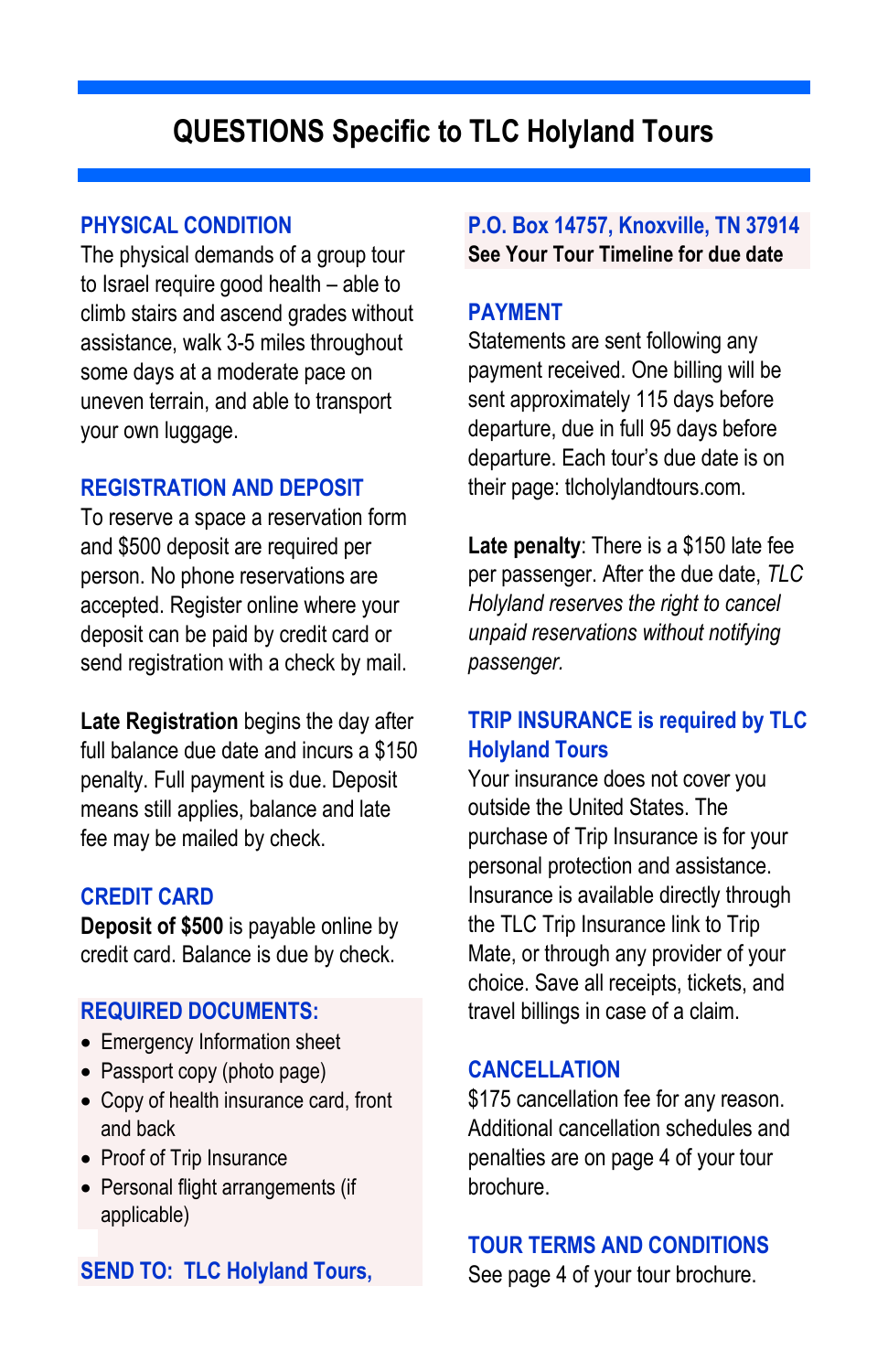# **AIR MILES MAY NOT BE USED FOR GROUP TRAVEL.**

See TLC online disclaimer.

# **SEATING REQUESTS**

Selecting seats is no longer an option in group travel. If you have a medical condition requiring specific seating, send a doctor's letter shortly after registering for submission to airline.

# **LUGGAGE**

Luggage on a group tour must fit in the limited space under the coach, so each passenger may have: 1 checked bag, 1 carry-on bag, and 1 smaller additional item. **See airline website for weight and size restrictions**.

# **COMPLIMENTARY ITEMS:** *You receive before departure:*

(by mail or at a final tour meeting) you receive: **two luggage tags, journal with pen, and a nametag lanyard /wallet** (the perfect size to hold your passport).

# *You receive upon landing:*

You will be met at the Tel Aviv airport by our partners and be given a **sturdy canvas backpack with padded straps, a cap, and a map**. Beautiful Pilgrim's Certificates suitable for framing, will be distributed at your Farewell Dinner.

# **TRAVEL TO ISRAEL Frequently asked questions**















## **Airline App**

Download the airline app in order to receive periodic flight updates. Also recommend this to whomever is picking you up upon landing in the US.

## **Cash**

US Dollars spend with no problem in Israel. No currency exchange is needed. Carry ones in a front pocket for street vendors.

## **Courtesy please**

Be on time. Don't talk over your guide or host. Move as a group. These courtesies allow the group to see and experience much more during the tour.

# **Credit cards**

Most cards are accepted everywhere. We recommend you carry two. Call your card company before departure to ensure they know the traveler is you.

## **Daily seating**

There are no assigned or permanent seats on the coach. First come basis.

#### **Electric current**

Israel's voltage is 220 volts (USA is 120). **Bring an adapter /converter** to convert 220 volts to 120.

## **Electronics**

Think about smaller hand-held electronics instead of full sized laptops.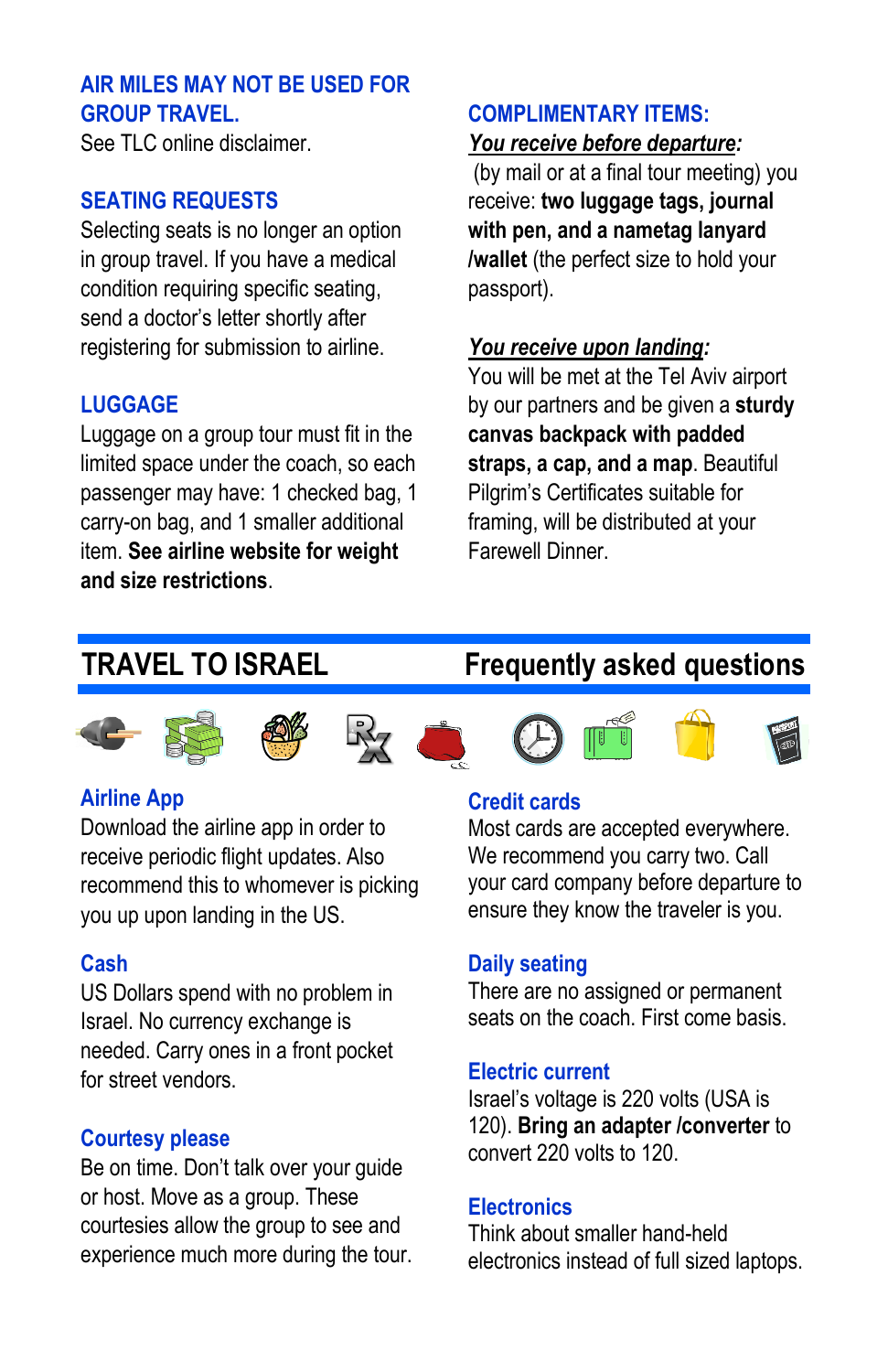# **Flights**

Outbound flights are 10 – 10.5 hours and inbound flights are 11 – 12.

#### **Flight schedule**

Flight schedules can change up to the time of ticketing, which occurs approximately 14 - 30 days before departure. Leave room in planning for a possible 30 minute addition or loss of time. TLC has no control over these schedules or changes.

#### **Food**

Food is fresh, plentiful, and delicious. Bottled water is available for \$1 per bottle as you enter and exit the coach. Staying hydrated is very important.

#### **Lunch**

Lunch is your responsibility and is generally \$10 – 15 each meal.

#### **Meals**

Water is included with meals. Expect to pay \$2.50 - \$3 for other beverages.

# **Medical equipment on flights**

Airlines have requirements/restrictions regarding medical equipment such as C-pap machines. **If needed, each passenger is responsible** to contact the airline for information approximately 2 weeks before departure.

#### **Medicine / Health**

Israel is a modern developed country with some of the most advanced medical treatments in the world. Regardless, bring medications you may need while traveling such as anti -

nausea, headache, sleep, stomach aides, etc. and *keep them accessible during daily travel, not packed in bags.*

#### **Money / Exchange Rate / Currency**

Dollars spend as easily as shekels; change will likely be in NIS. Daily exchange rates are posted in numerous places on the web.

#### **Passport**

Israeli law requires your passport be valid for six months beyond the date of arrival in Israel. CHECK YOURS NOW.

#### **Prescriptions / Medication**

Carry prescriptions in original containers (request pharmacy refills in smaller bottles prior to tour departure.)

#### **Safety**

Our drivers stay with and lock the coach at every stop. It is safe to leave items on the bus.

#### **Shopping**

Group shopping times are built into the tour schedule. DO NOT wander off to shop on your own.

#### **Snacks**

Pack snacks for the bus (and flight).

#### **Time difference**

Israel is 7 hours ahead of EST.

#### **Tips**

Tips are included in your final billing and will be distributed on your behalf. Passengers are responsible to tip for *personal* services received such as laundry service, room service, etc.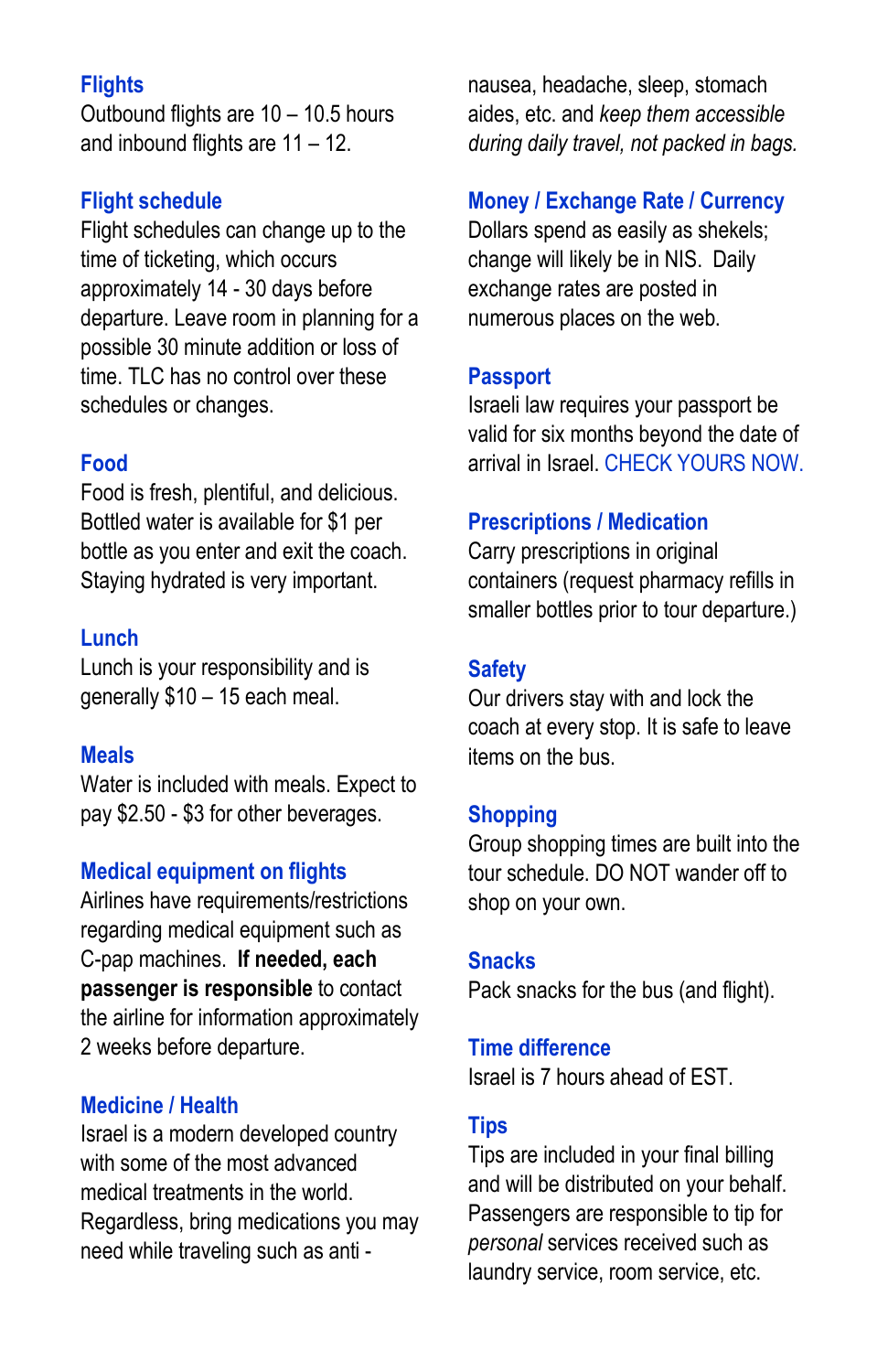# **Vaccine for COVID SUBJECT TO CHANGE:**

As of March 1, 2022, proof of Covid vaccination is no longer required. Due to the pandemic, this information changes frequently. View airline sites, USA requirements online, as well as those for Israel.

# **Visa / Immunizations**

No driver's license or visa is required. (Immunizations are required *if* you

recently visited areas with outbreaks of yellow fever, cholera or Ebola.)

# **Weather**

Excellent information for weather**: [www.weather-it-is-israel.com.](http://www.weather-it-is-israel.com/)** 

# **Wi-fi**

Available in most hotel lobbies at no charge and on the touring coach (when near towers).

# **WHAT TO WEAR**



**Clothes:** Think layering, especially in the winter. (Add gloves and a scarf.)

**Shoes:** Take an additional pair of walking shoes.

# **Modest Dress is best.** *When in doubt leave it out.*

No low-cut tops, short shorts or halters. Carry a scarf or shawl just in case it's needed. Ladies, consider packing a skirt or dressy pair of slacks in case the group is invited to a special event (not required).

**Touring Clothes:** Dress comfortably. You will walk and climb on and off buses a lot. Be comfortable. Israel is not a fancy society.

# **Essentials any season**

Cords/chargers Hand sanitizer Hat/visor Kleenex Sunglasses Sunscreen Swimsuit Umbrella



# **Seasonal Attire**

If you are visiting Israel in the winter or early spring (Dec. - Feb.) **PLAN TO DRESS IN LAYERS &** bring mid to warm clothing, a lightweight coat or jacket, raincoat and/or windbreaker and perhaps earmuffs as well. Weather in Israel is not as cold as in Europe, but days can be rainy and cold, and Jerusalem is almost always windy.

If visiting during the summer (April – Oct.) bring lightweight clothing: short-sleeved and sleeveless shirts, shorts, sandals, beach shoes and a bathing suit. Also pack a sweater or jacket, since nights in the mountains and the desert can be cool**.** *Again, think layering.*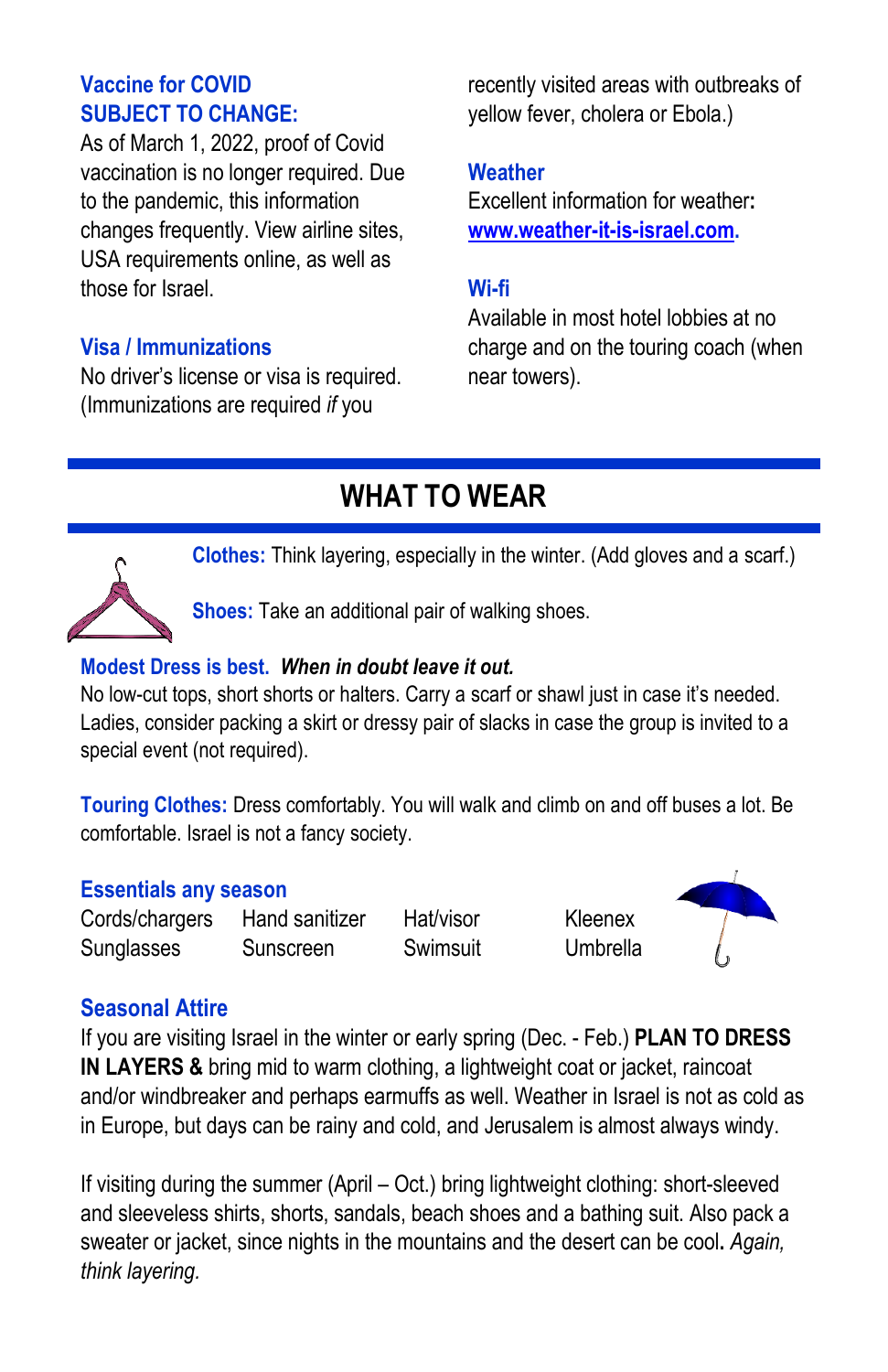# **PACKING TIPS AND SUGGESTIONS**

- Don't overpack.
- Take less than you think you will need.
- Wear what you take more than once.
- Pack similar items in zip lock bags; socks together, underwear together, etc. It keeps your suitcase organized throughout touring, and saves room.
- Roll your clothes or fold them where they can stand on their side so you can see each item in your open suitcase instead of digging through a stack. It makes for much simpler travel, and easier mornings.
- Leave expensive jewelry in the USA.
- Wash cloths are not offered in all Middle Eastern hotels. You may wish to take some and dispose of them along the way.
- Leave room in luggage for souvenirs, and ship larger purchases back to the US.
- *Save the expandable option on your suitcase for use as you return home.*
- Ladies, a small flat-style purse, can fit inside the **"one smaller personal item\*."**
- Only liquids 3 ounces or less (travel or trial sizes) can be in the carry-on and all liquids must fit TOGETHER in **one quart-size clear-zipper bag** which MUST be accessible during security check. **This means that only travel-sized cosmetics can be in the CARRY-ON bag.**
- Place liquids over 3 oz. in large zip lock bags and **place in CHECKED bag**.

# **LUGGAGE (DO NOT LOCK)**

All full-sized liquids, gels, lotions over 3 ounces must be packed in checked luggage. \*\*Tie a readily identifiable ribbon or scarf to each of your pieces of luggage and plan to use the TLC Luggage tags provided.

# **CARRY-ON BAG**

Include items you cannot live without (in case luggage is lost)

- Bible
- Charger cords, hair styling tools
- One full change of clothes & shoes
- Foldable umbrella (for rain or as a sunshield in hotter months)

• Windbreaker

# **ADDITIONAL ITEM***: Think oversized-purse or tote bag, camera case, laptop bag, etc.* **Consider including:**

- If you chill easily, bring an extra travel blanket for the plane and warm socks.
- In flight, inflatable neck pillows are great.
- Include breath mints (your neighbor will love you).
- \*Fit a small flat style purse *into* your additional bag for easy access instead of taking a large separate purse.